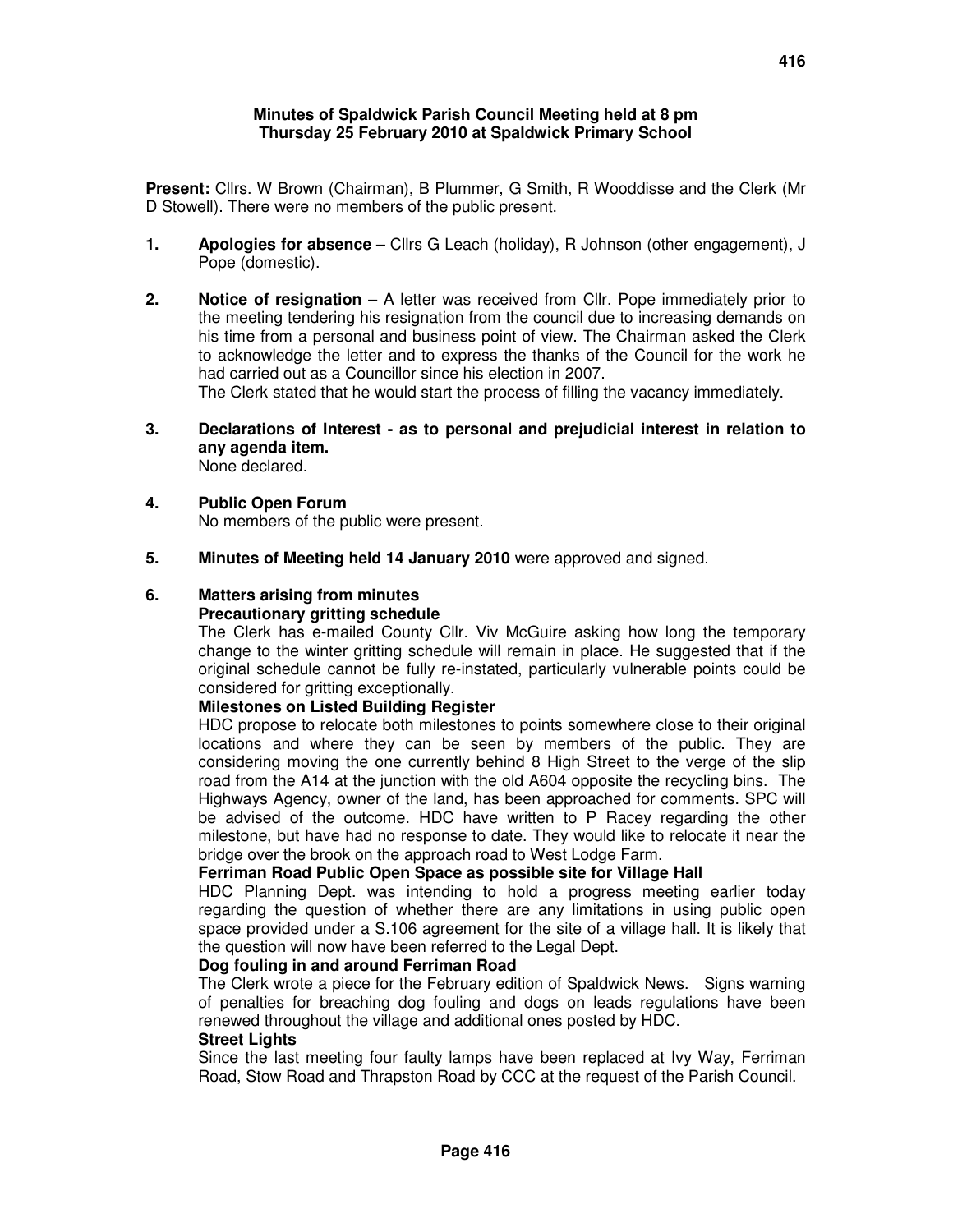## **Bus Shelter**

HDC Transport Team Leader reports that the bus shelter programme has recently been agreed and authorised. 31 sites were considered and 9 shelters are to be installed across the District. On the scoring system 10 points is the maximum. The highest score was 8 and the lowest being implemented was 5. Spaldwick scored 4 along with many other sites, with a number also achieving 5 that are not proceeding due to lack of funds. Spaldwick will remain on the waiting list to be considered next year but the number likely to proceed is unlikely to exceed 4 or 5, and hence Spaldwick is unlikely to obtain a shelter from this source in the near future.

## **7. Finance**

## **To consider moving funds on deposit with A & L to another bank or to HDC.**

#### **(a) Clerk to seek statement from HDC regarding security of investment with them.**

A memo dated 26/1/10 from Steve Couper, Head of Financial Services at HDC was tabled. This explains that risk is minimal as the Local Government Act 2003 effectively gives the lender a legal guarantee for loans over £10,000.

## **(b) Cllr. Smith to investigate possibility of higher returns elsewhere.**

He reported having spoken to Barclays and HSBC but neither had offered a suitable product.

Having received these reports the Council **resolved** to leave the reserve funds in the existing accounts with Alliance & Leicester, and to review the position when interest rates start to change.

## **Street Light Maintenance – Church Lane**

Costs for 2009/10 are: Maintenance £18.65; Energy £29.48; Total £48.13 to be invoiced shortly. Estimated costs for 2010/11 are: Maintenance £18.93; Energy £21.74; Total £40.67

## **The following payment was approved:**

100414 CPALC, one copy of "Standing Orders for Local Councils", £25.00

## **8. Planning**

## **Planning Applications**

No new applications or reports of LPA decisions affecting Spaldwick were reported. **Local Development Framework –** Strategic Housing Land Availability Assessment.

The Clerk gave a summary of the document which had been received for comment.

Most of the sites which are identified as being potentially available for Market Housing are located in the Market Towns or the Key Service Centres. However a considerable number of sites put forward for consideration in those areas were discounted largely on the grounds that they were outside the specified direction of growth. In Kimbolton (a Key Service Centre) 8 sites were put forward, but all were discounted and are considered not appropriate for further assessment.

In Easton 4 sites; Ellington 5 sites; Grafham 1 site; Brington 3 sites; Molesworth 1 site; Stow Longa 1 site and Spaldwick 1 site (land to rear of Spaldwick Free Church and Nos. 39 – 41 High Street, 0.9 ha) were discounted as they are not within or adjacent to a Market Town or Key Service Centre. Some unlisted sites were also discounted because the site fell below the threshold of 0.2 ha.

Non-inclusion of sites in the SHLAA does not mean that no new development is permitted in a parish council area – e.g. infilling is still permitted in principle in smaller settlements.

The documents are available for inspection at the Clerk's Office. It was agreed that no comments will be submitted on behalf of the Parish Council.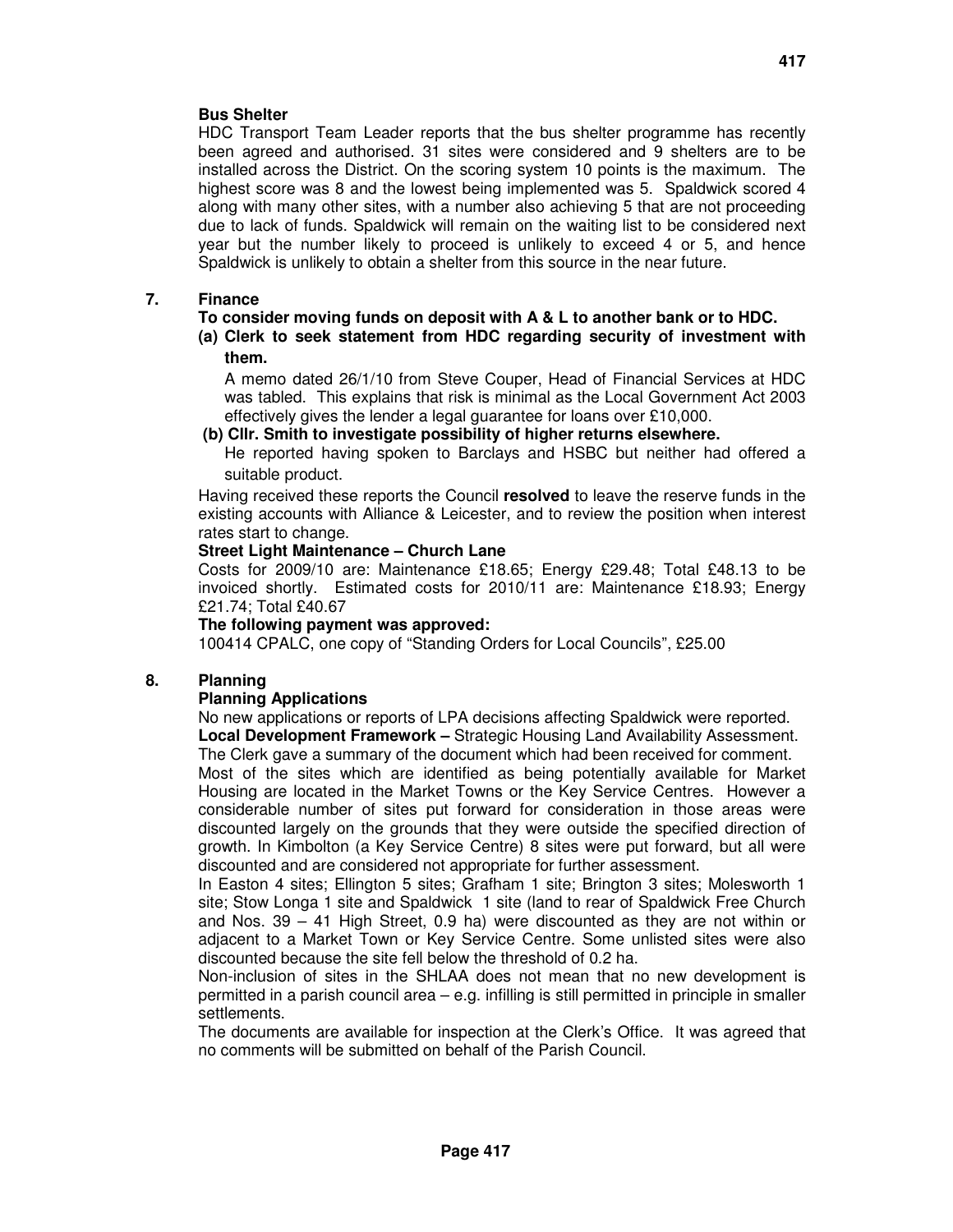**9. To review Standing Orders and Financial Regulations The Clerk recommended the following amendments: Standing Orders Para 9 Declarations of Interest Change to read: "Code of Conduct** 

- (a) All councillors shall observe The Model Code of Conduct for Parish and Town Councils (SI 2007/1159) adopted by the Council on 19 July 2007.
- (b) In accordance with paragraph 12(2) of the code, which paragraph has been adopted by the Council, councillors may exercise the rights contained in (c) below if members of the public are permitted to (i) make representations, (ii) answer questions and (iii) give evidence relating to the business being transacted.
- (c) Councillors with a prejudicial interest in relation to any item of business being transacted at the meeting may (i) make representations, answer questions and (iii) give evidence relating to the business being transacted but must, thereafter, leave the room or chamber."

#### **Add new paragraph**

#### **"Public Participation in Meetings**

Towards the start of all meetings of the Council the agenda shall include a Public Open Forum during which the Chairman may invite members of the public to address the meeting on any matter which may assist the Council in making informed decisions. If it is apparent that the matter to be raised concerns business on the agenda the Chairman may invite the member of the public to defer speaking until that item is reached.

The time allotted to any member of the public shall not exceed 5 minutes and the total time if more than one wishes to speak in respect of the same business shall not exceed 10 minutes."

In view of some comment from members, the Clerk is to insert a further paragraph stating that members of the public cannot participate in the discussion and decision making process. Members were asked to submit any other comments to the Clerk prior to the next meeting so that the revised text can be issued with the agenda for formal approval.

#### **Financial Regulations**

As there have been no changes in the NALC Model Financial Regulations since 2004, the Clerk recommended that no changes be made at this time.

This proposition will be submitted to the next meeting for formal approval.

## **10. To ratify Clerk's action in submitting application to join the Parish Paths Partnership 2010/10.**

The Clerk reported that in order to meet the deadline he had submitted an application for the Council to join the P3 scheme in 2010/11 with John Saynor as co-ordinator, the work proposed for the first year being to Survey the Network and prepare a costed plan for future work. No grant has been requested for this year.

The Clerk read out the agreement he had signed on behalf of the Council, which details the endeavours the County and Parish Councils will make to improve and maintain the network. Council **resolved** to ratify the Clerk's action.

# **11. To receive report on North West Huntingdonshire Neighbourhood Forum**

The Chairman and Clerk gave brief reports on the first forum held on 20 January at Sawtry. Official notes of the meeting will be circulated when received from HDC.